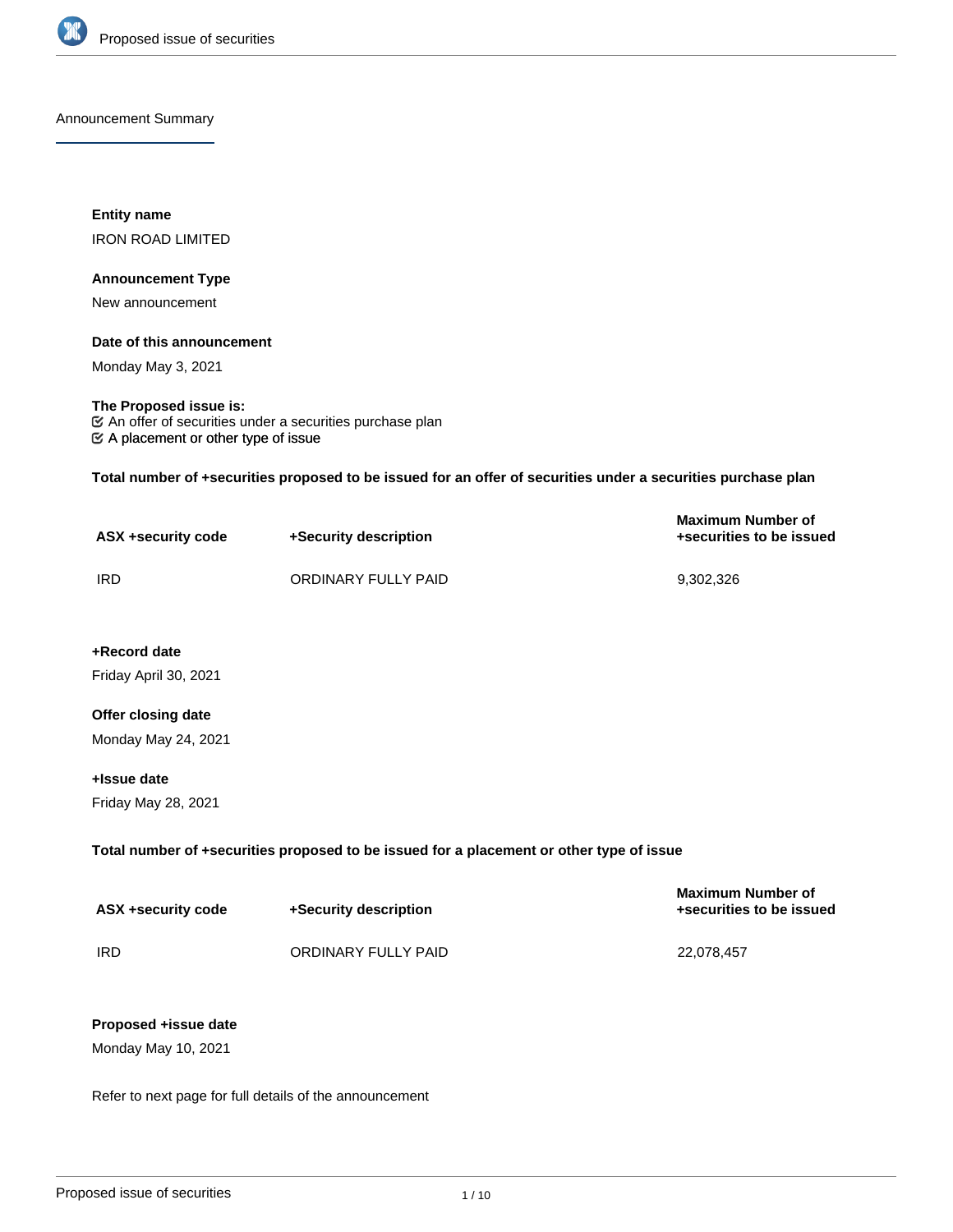

Part 1 - Entity and announcement details

# **1.1 Name of +Entity**

# IRON ROAD LIMITED

We (the entity named above) give ASX the following information about a proposed issue of +securities and, if ASX agrees to +quote any of the +securities (including any rights) on a +deferred settlement basis, we agree to the matters set out in Appendix 3B of the ASX Listing Rules.

**1.2 Registered Number Type**

ABN

**Registration Number**

51128698108

**1.3 ASX issuer code**

IRD

# **1.4 The announcement is**

New announcement

**1.5 Date of this announcement**

Monday May 3, 2021

**1.6 The Proposed issue is:**

 $\mathfrak{S}$  A placement or other type of issue An offer of +securities under a +securities purchase plan

Proposed issue of securities 2/10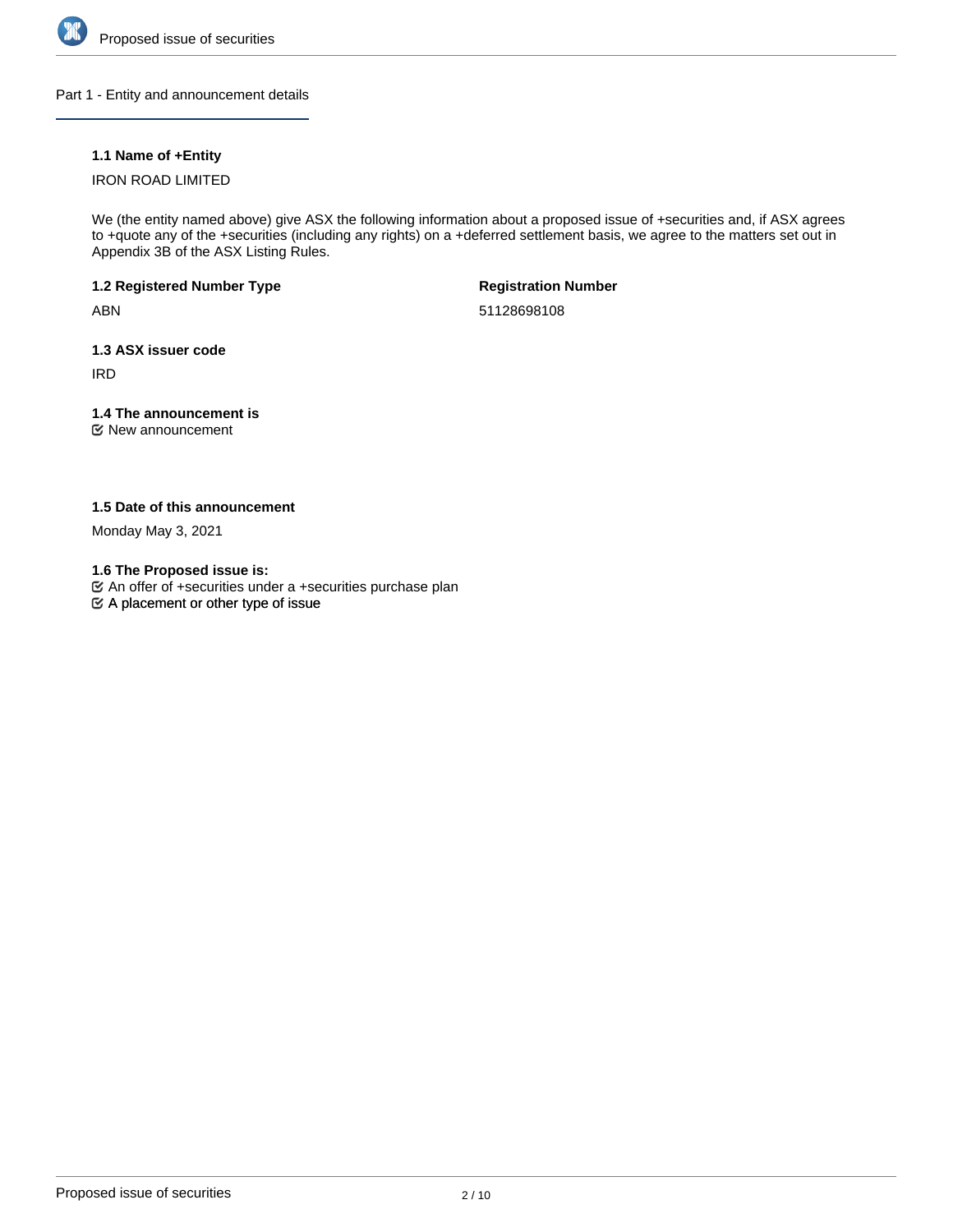

Part 4 - Details of proposed offer under securities purchase plan

Part 4A - Conditions

**4A.1 - Are any of the following approvals required for the offer of +securities under the +securities purchase plan issue to be unconditional?**

- **+Security holder approval**
- **Court approval**
- **Lodgement of court order with +ASIC**
- **ACCC approval**
- **FIRB approval**
- **Another approval/condition external to the entity**

No

Part 4B - Offer details

**Class or classes of +securities that will participate in the proposed issue and class or classes of +securities proposed to be issued**

**ASX +security code and description**

IRD : ORDINARY FULLY PAID

**Will the proposed issue of this +security include an offer of attaching +securities?** No

Details of +securities proposed to be issued

**ASX +security code and description**

IRD : ORDINARY FULLY PAID

**Maximum total number of those +securities that could be issued if all offers under the +securities purchase plan are accepted**

9,302,326

**Will the offer be conditional on applications for a minimum number of +securities being received or a minimum amount being raised (i.e. a minimum subscription condition)?** No

**Will the offer be conditional on applications for a maximum number of +securities being received or a maximum amount being raised (i.e. a maximum subscription condition)?** No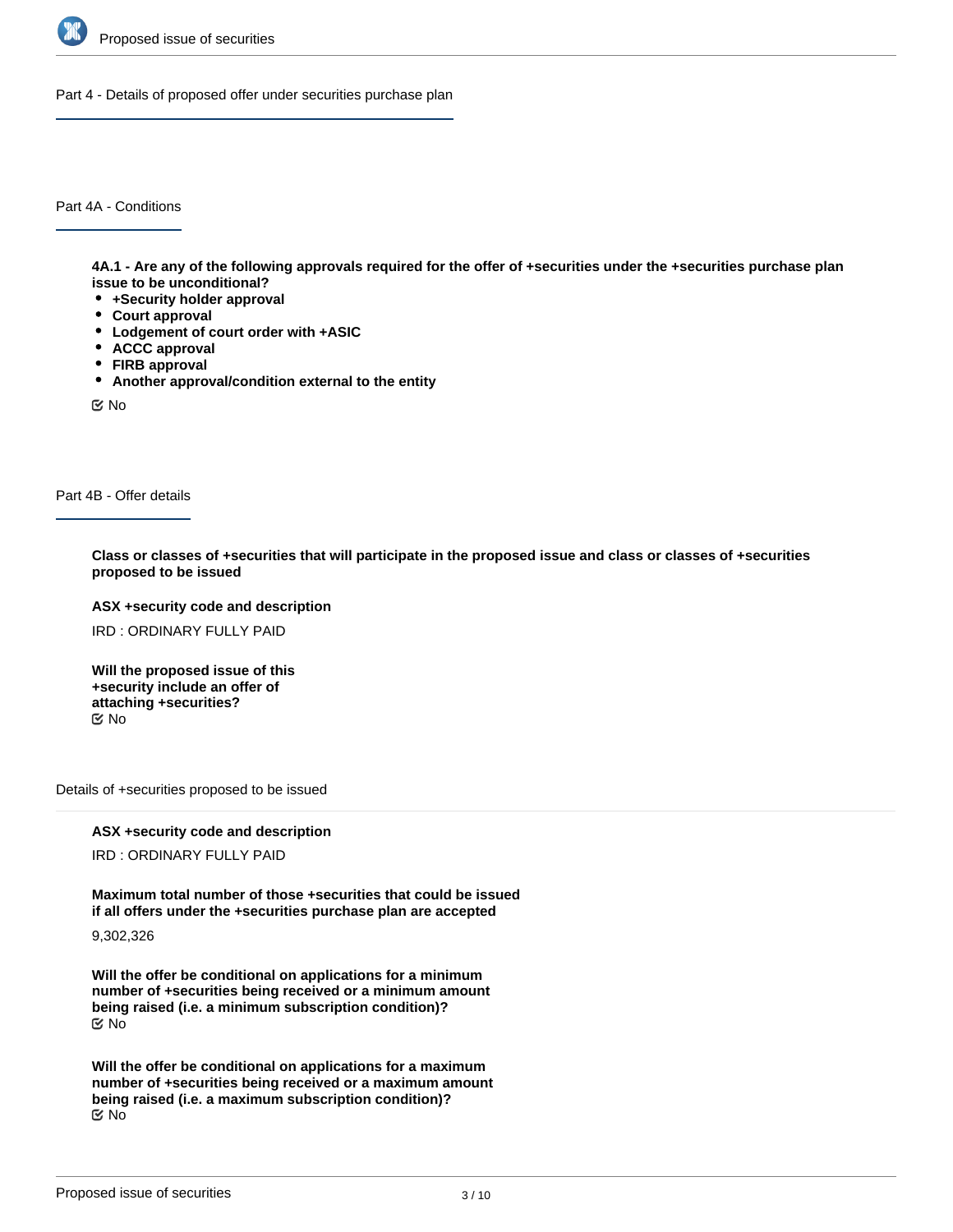

**Will individual security holders be required to accept the offer for a minimum number or value of +securities (i.e. a minimum acceptance condition)?** Yes

**Is the minimum acceptance unit based or dollar based?**  $\mathfrak{C}$  Dollar based (\$)

**Please enter the minimum acceptance value**

\$ 2,500

**Will individual security holders be limited to accepting the offer for a maximum number or value of +securities (i.e. a maximum acceptance condition)?** Yes

**Is the maximum acceptance unit based or dollar based?**  $\mathfrak S$  Dollar based (\$)

### **Please enter the maximum acceptance value**

\$ 30,000

#### **Describe all the applicable parcels available for this offer in number of securities or dollar value**

\$2,500, \$5,000, \$10,000, \$15,000, 20,000 and \$30,000

### **Offer price details**

# **Has the offer price been determined?**

Yes

| In what currency will the offer | What is the offer price per |  |
|---------------------------------|-----------------------------|--|
| be made?                        | +security?                  |  |
| AUD - Australian Dollar         | AUD 0.21500                 |  |

# **Oversubscription & Scale back details**

**Will a scale back be applied if the offer is over-subscribed?** Yes

#### **Describe the scale back arrangements**

Any scale back will be at the discretion of the board in accordance with the terms of offer document.

# **Will these +securities rank equally in all respects from their issue date with the existing issued +securities in that class?**

Yes

Part 4C - Timetable

**4C.1 Date of announcement of +security purchase plan**

Monday May 3, 2021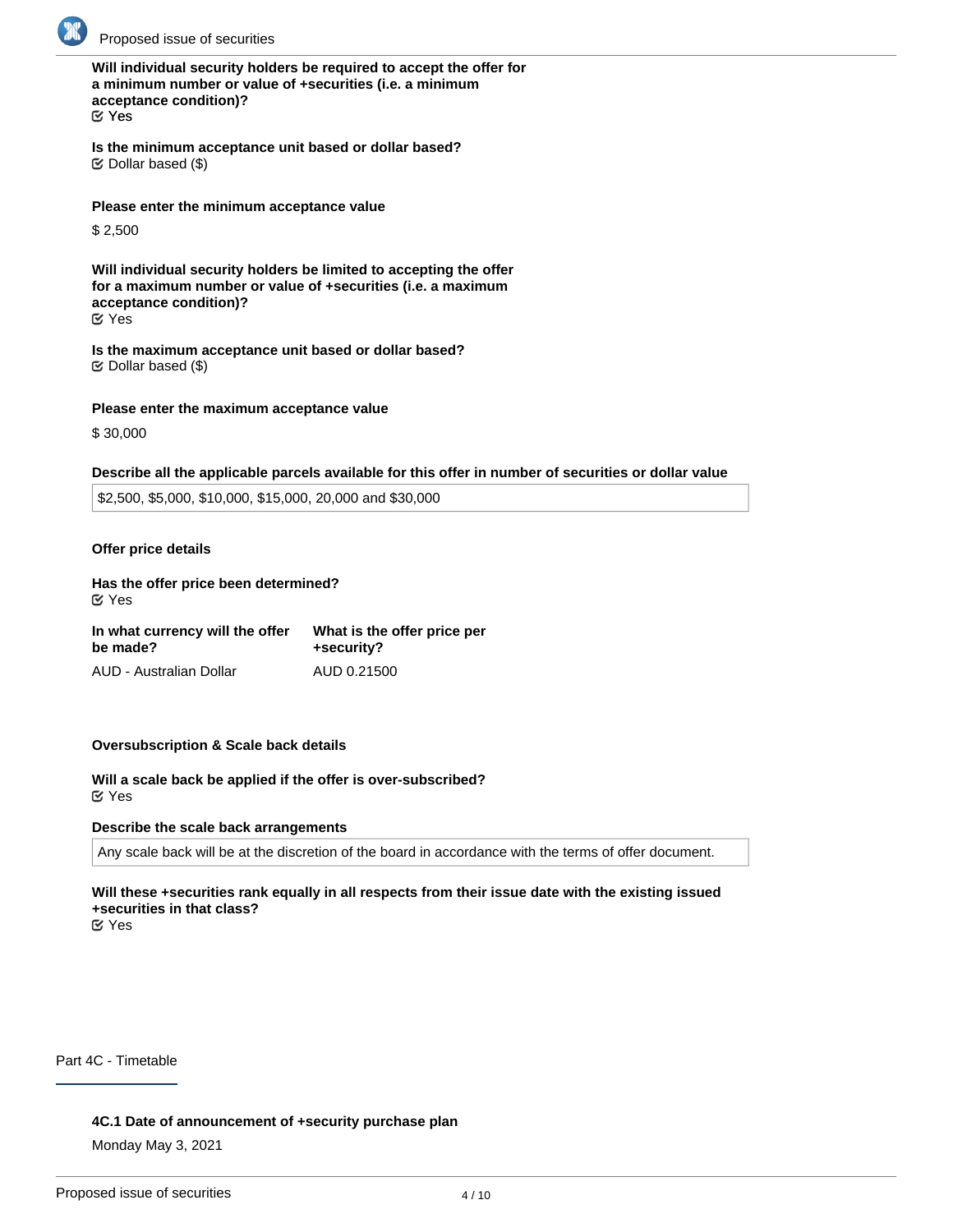

# **4C.2 +Record date**

Friday April 30, 2021

### **4C.3 Date on which offer documents will be made available to investors**

Thursday May 6, 2021

**4C.4 Offer open date** Thursday May 6, 2021

# **4C.5 Offer closing date**

Monday May 24, 2021

### **4C.6 Announcement of results**

Wednesday May 26, 2021

### **4C.7 +Issue date**

Friday May 28, 2021

Part 4D - Listing Rule requirements

**4D.1 Does the offer under the +securities purchase plan meet all of the requirements of listing rule 7.2 exception 5 or do you have a waiver from those requirements?** Yes

Part 4E - Fees and expenses

**4E.1 Will there be a lead manager or broker to the proposed offer?** Yes

#### **4E.1a Who is the lead manager/broker?**

Bell Potter Securities Limited

**4E.1b What fee, commission or other consideration is payable to them for acting as lead manager/broker?**

Up to 5%

**4E.2 Is the proposed offer to be underwritten?** No

**4E.3 Will brokers who lodge acceptances or renunciations on behalf of eligible +security holders be paid a handling fee or commission?** No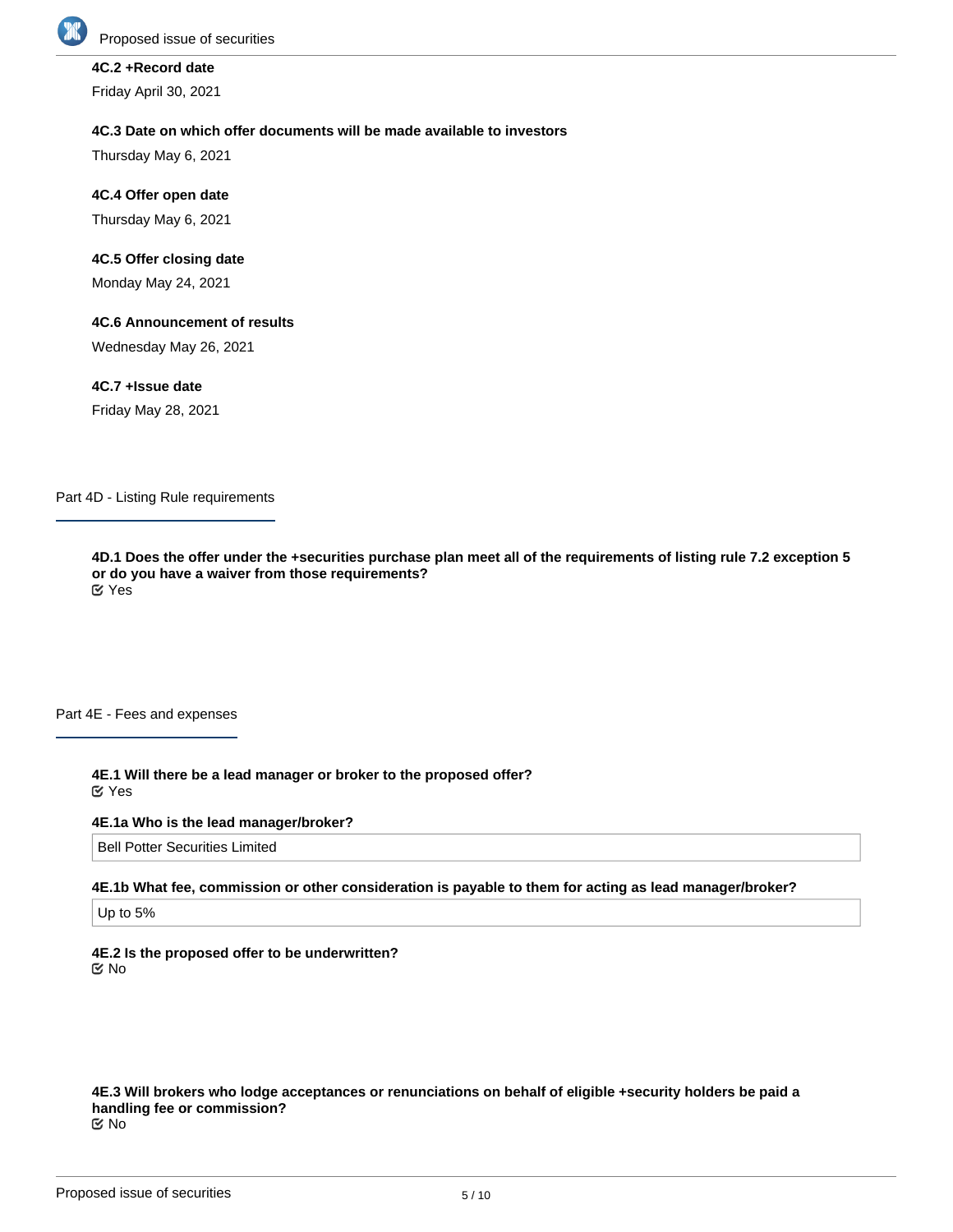

# **4E.4 Details of any other material fees or costs to be incurred by the entity in connection with the proposed offer**

Part 4F - Further Information

# **4F.01 The purpose(s) for which the entity intends to use the cash raised by the proposed issue**

Funding Cape Hardy port precinct development costs, the lodgement of secondary approvals and updated costings for the 12Mtpa Central Eyre Iron Project (CEIP), maintaining the CEIP Mining Lease and for working capital purposes.

**4F.1 Will the entity be changing its dividend/distribution policy if the proposed offer is successful?** No

# **4F.2 Countries in which the entity has +security holders who will not be eligible to accept the proposed offer**

Canada, Cayman Islands, Germany, Hong Kong, United Kingdom and United States.

### **4F.3 URL on the entity's website where investors can download information about the proposed offer**

<https://www.ironroadlimited.com.au/investor-centre/asx-announcements> when the offer opens and the corresponding announcement is lodged with ASX.

# **4F.4 Any other information the entity wishes to provide about the proposed offer**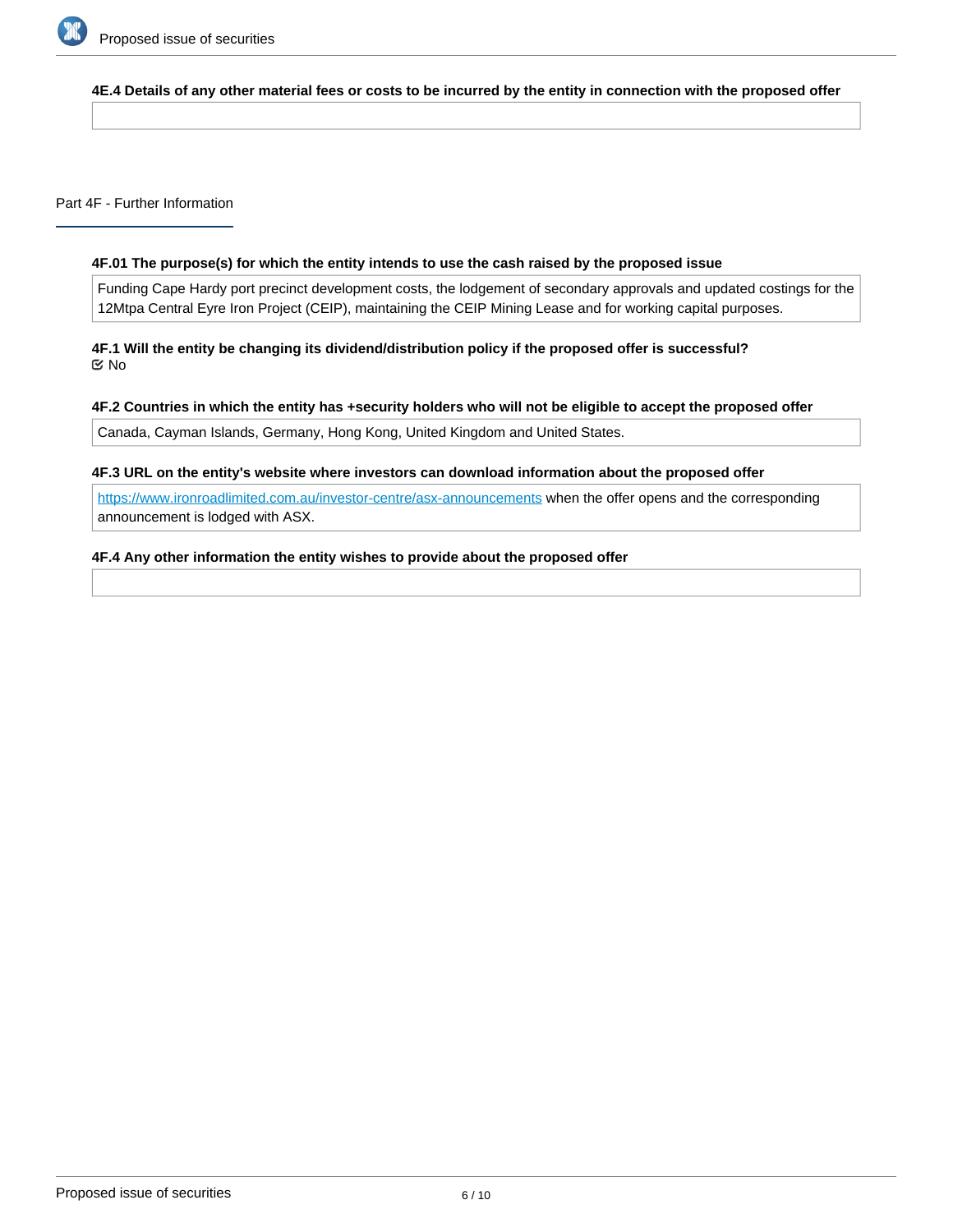

Part 7 - Details of proposed placement or other issue

Part 7A - Conditions

**7A.1 - Are any of the following approvals required for the placement or other type of issue?**

- **+Security holder approval**
- **Court approval**
- **Lodgement of court order with +ASIC**
- **ACCC approval**
- **FIRB approval**
- **Another approval/condition external to the entity**

Yes

7A.1a Conditions

| <b>Approval/Condition</b> | Date for determination       | Is the date estimated or       | ** Approval             |
|---------------------------|------------------------------|--------------------------------|-------------------------|
| +Security holder approval | Tuesday November 30,<br>2021 | actual?<br><b></b> ∉ Estimated | received/condition met? |

### **Comments**

Security holder approval is required for issue of 2,311,014 shares to Sentient. Timing of security holder approval has not been determined at this time, but is expected no later than the 2021 AGM.

met?

| <b>Approval/Condition</b> | Date for determination  | Is the date estimated or | ** Approval        |
|---------------------------|-------------------------|--------------------------|--------------------|
| FIRB approval             | Tuesday August 31, 2021 | actual?                  | received/condition |
|                           |                         | <b></b> Estimated        |                    |

## **Comments**

FIRB approval is required for issue of 2,311,014 shares to Sentient. Timing of FIRB approval has not been determined at this time.

Part 7B - Issue details

**Is the proposed security a 'New class' (+securities in a class that is not yet quoted or recorded by ASX) or an 'Existing class' (additional securities in a class that is already quoted or recorded by ASX)?** Existing class

**Will the proposed issue of this +security include an offer of attaching +securities?** No

Details of +securities proposed to be issued

**ASX +security code and description** IRD : ORDINARY FULLY PAID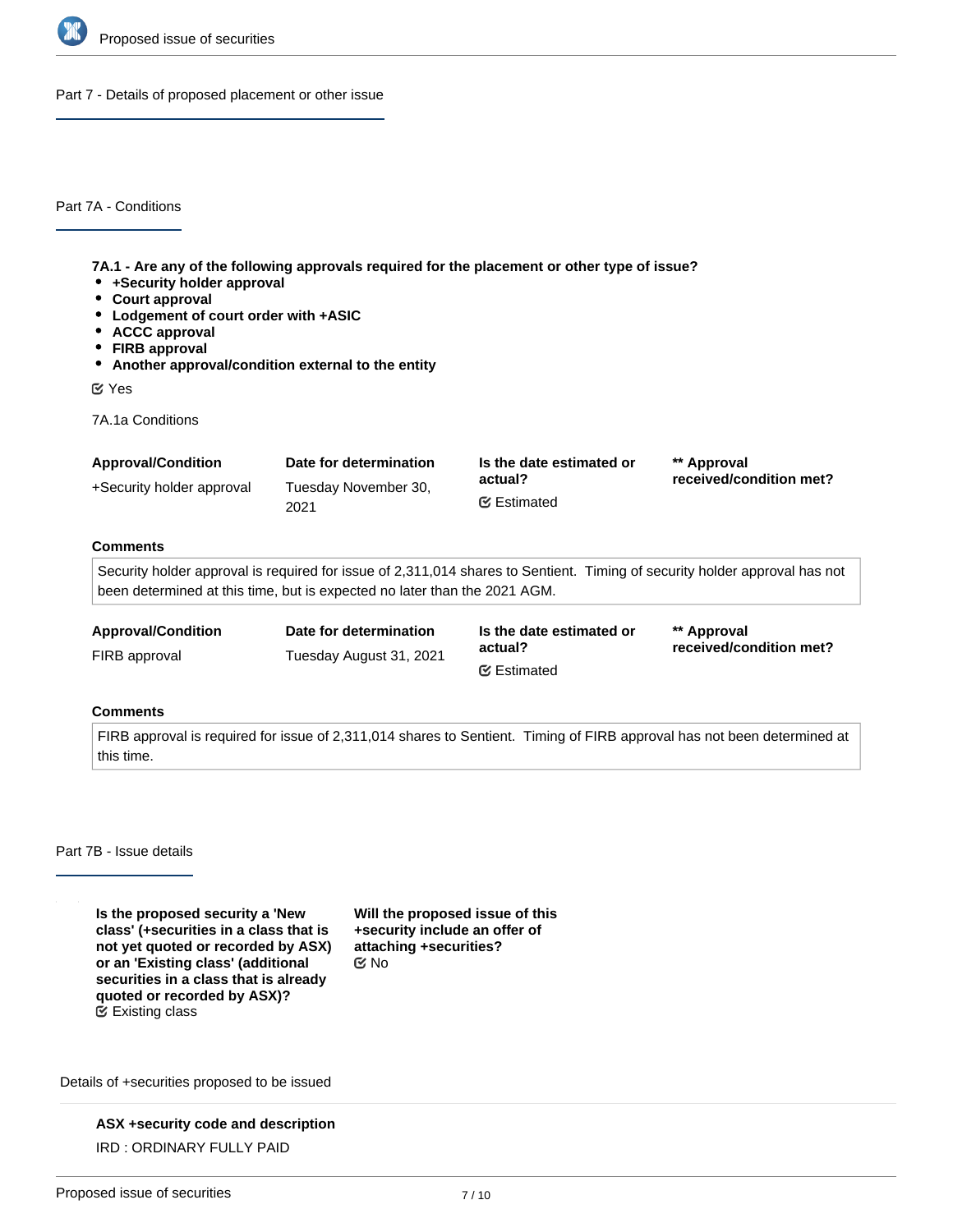

# **Number of +securities proposed to be issued**

19,767,443

# **Offer price details**

**Are the +securities proposed to be issued being issued for a cash consideration?** Yes

**In what currency is the cash consideration being paid?** AUD - Australian Dollar **+security?**

**What is the issue price per** AUD 0.21500

**Will these +securities rank equally in all respects from their issue date with the existing issued +securities in that class?** Yes

| Is the proposed security a 'New        |
|----------------------------------------|
| class' (+securities in a class that is |
| not yet quoted or recorded by ASX)     |
| or an 'Existing class' (additional     |
| securities in a class that is already  |
| quoted or recorded by ASX)?            |
| $\mathfrak{C}$ Existing class          |

**Will the proposed issue of this +security include an offer of attaching +securities? EX No** 

Details of +securities proposed to be issued

#### **ASX +security code and description**

IRD : ORDINARY FULLY PAID

#### **Number of +securities proposed to be issued**

2,311,014

**Offer price details**

**Are the +securities proposed to be issued being issued for a cash consideration?** No

#### **Please describe the consideration being provided for the +securities**

Settlement of amounts owing to Sentient subject to FIRB and shareholder approval.

**Please provide an estimate of the AUD equivalent of the consideration being provided for the +securities** 496,867.920000

**Will these +securities rank equally in all respects from their issue date with the existing issued +securities in that class?** Yes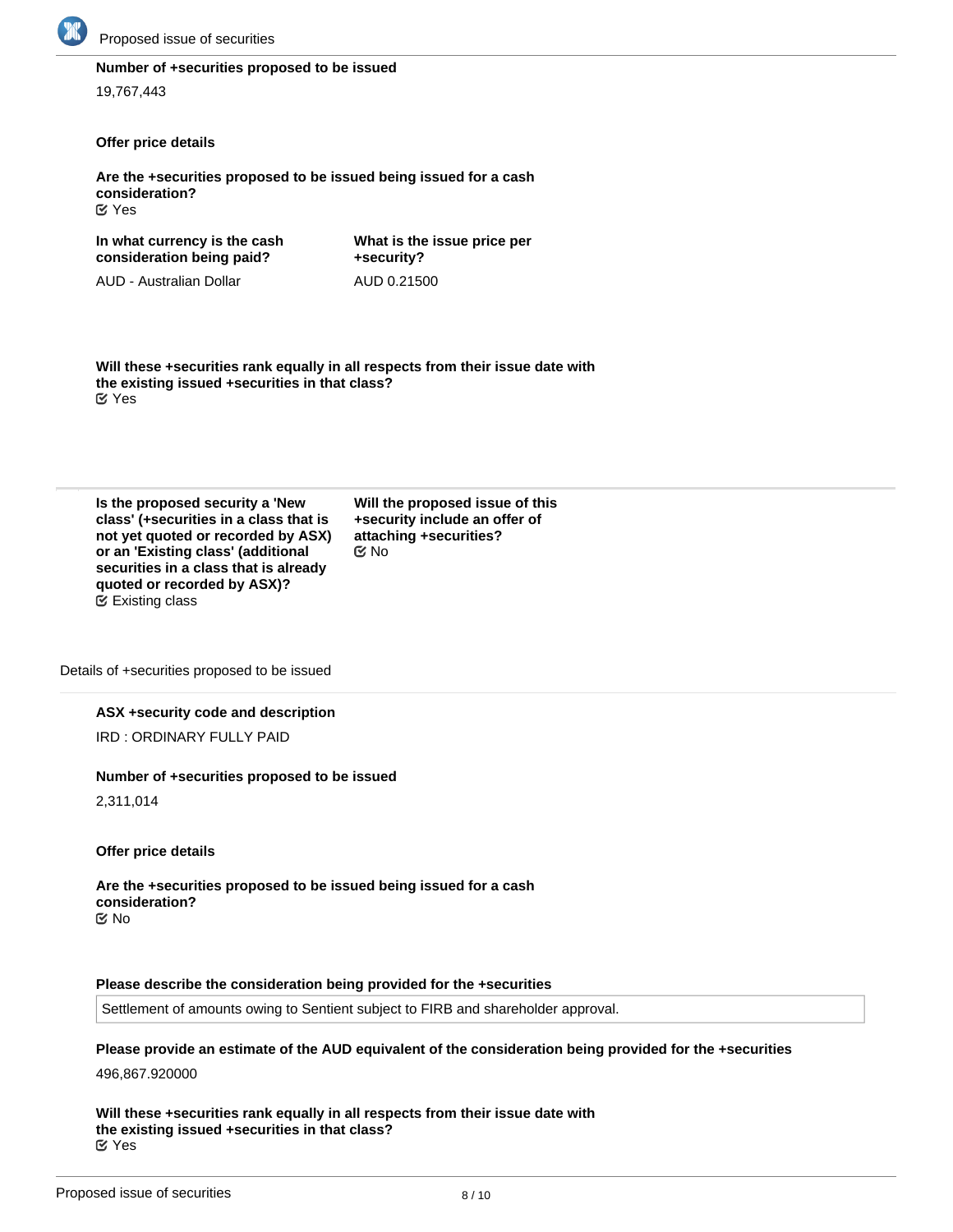

Part 7C - Timetable

**7C.1 Proposed +issue date**

Monday May 10, 2021

Part 7D - Listing Rule requirements

**7D.1 Has the entity obtained, or is it obtaining, +security holder approval for the entire issue under listing rule 7.1?** No

**7D.1b Are any of the +securities proposed to be issued without +security holder approval using the entity's 15% placement capacity under listing rule 7.1?** Yes

**7D.1b ( i ) How many +securities are proposed to be issued without security holder approval using the entity's 15% placement capacity under listing rule 7.1?**

19,767,443 shares

**7D.1c Are any of the +securities proposed to be issued without +security holder approval using the entity's additional 10% placement capacity under listing rule 7.1A (if applicable)?** No

**7D.2 Is a party referred to in listing rule 10.11 participating in the proposed issue?** Yes

**7D.3 Will any of the +securities to be issued be +restricted securities for the purposes of the listing rules?** No

**7D.4 Will any of the +securities to be issued be subject to +voluntary escrow?** No

Part 7E - Fees and expenses

**7E.1 Will there be a lead manager or broker to the proposed issue?** Yes

**7E.1a Who is the lead manager/broker?**

Bell Potter Securities Limited

**7E.1b What fee, commission or other consideration is payable to them for acting as lead manager/broker?**

5%